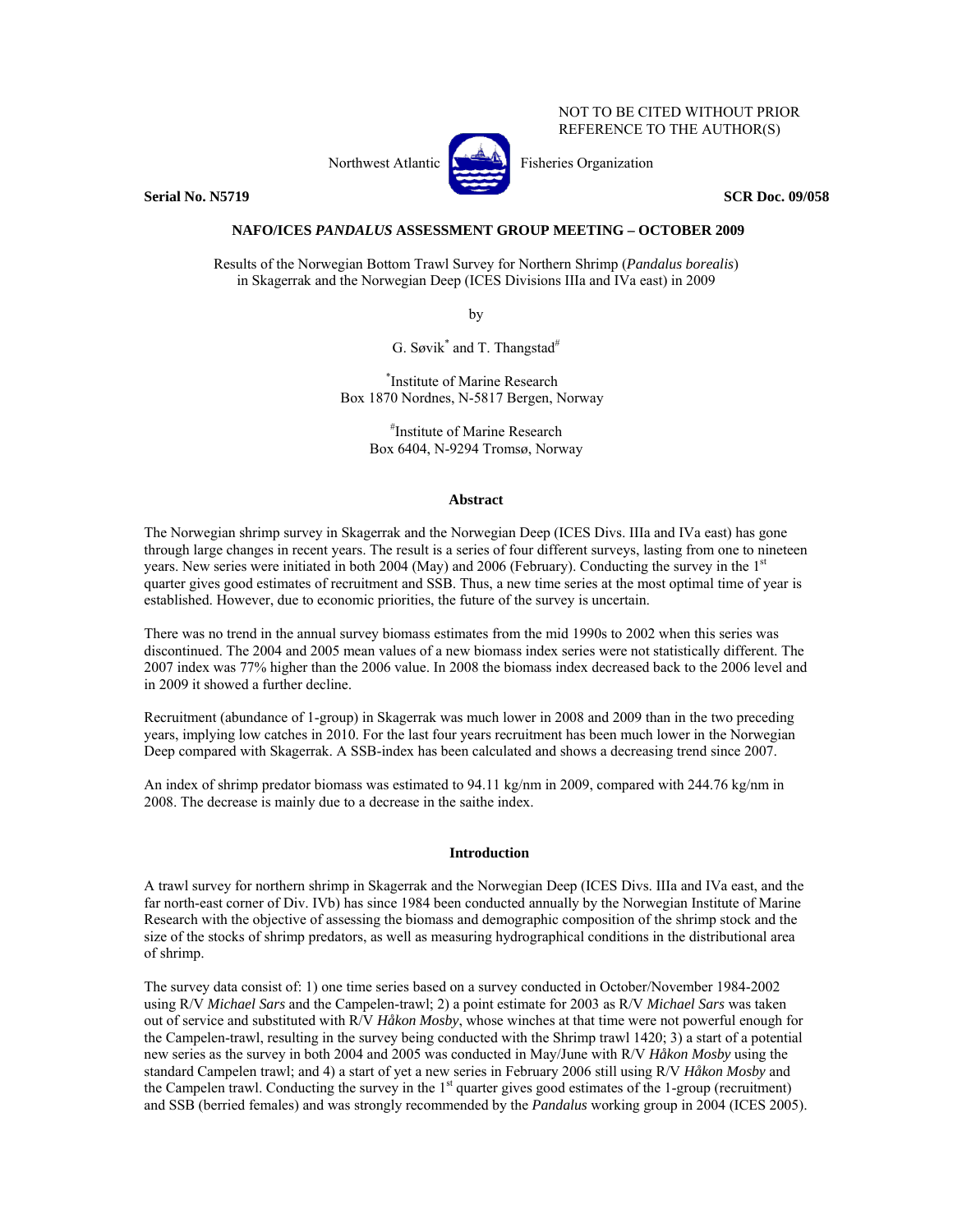Since 2006 the survey has been conducted in February. Thus, a new time series at the most optimal time of year is established. However, due to economic priorities, the future of the survey is uncertain, and at present it has not been decided whether or not the survey will be conducted in 2010.

This paper presents the results of the 2009 survey.

#### **Material and Methods**

### *Survey design*

The design of the new time series (2004-2005 and 2006- recent) is similar to the old one (1984-2002) (ICES 2005).

The survey area covers depths of approximately 100 to 550 m in ICES Divs. IIIa and IVa east. A couple of stations are also located in the far north-east corner of Div. IVb. The survey is stratified by four depth zones (100-200 m, 200-300 m, 300-500 m, and >500 m), and area (Table 1, Fig. 1). In 2007 the strata division was revised. The depth contours were updated using GIS and the bathymetric database GEBCO, and the strata areas were recalculated accordingly. The strata 1-4 were extended north to 60º N in order to incorporate the two northernmost stations into the strata system, and the deep water area in the middle of Skagerrak (>500 m) was included as a 17th stratum as four trawl stations are located in this area. A second revision of the strata system in 2008 moved the northern border of stratum 1 to 59º N as the two southern trawl stations in this stratum cannot be considered representative of the whole area north to  $60^{\circ}$  N (Fig. 1). Furthermore, the strata areas were recalculated using an "equal area" projection which gives more correct area estimates than the earlier used projection. The survey area is now estimated to cover 15 749 nm² (Table 1).

The survey has a fixed station design, assuming that the temporal variation in the shrimp stock generates the necessary randomness. In 2006 it was decided that the100 stations trawled during the 2000 survey should be considered fixed stations for future surveys. In 2008 thirteen stations (positions found in old survey reports from 1984-1996) were added in order to obtain a better coverage of the area (Fig. 1), and two old stations were deleted from the list, resulting in a new total of 111 trawl stations. The deepest and shallowest stations have depths of respectively 540 and 111 m. Ideally, all stations should be trawled every year, giving a coverage of one haul per 142 nm2 . However, this rarely happens due to time and weather constraints.

In 2009 the survey was carried out from January 24 to February 12. The trawl used is a Campelen 1800/35 bottom trawl with rockhopper gear. In 2006 the rigging was changed with more float added in order to reduce the number of "mud hauls". This worked out very well, and the new rigging has since been kept. Mesh size in the cod end is 22 mm with a 6 mm lining net. Tow duration was 1 hour until 1989 when it was reduced to 0.5 hour. When towing on fish banks the tow duration is reduced to 5-10 minutes to prevent the trawl filling up with fish. Tow speed is roughly 3 knots. In 2009 the average tow speed was  $2.87$  knots (SD = 3.01). No compensation for diurnal vertical migration is made. Strapping was introduced on the survey in 2008 in order to ensure a fixed trawl geometry. Due to poor door spread on the 2009 survey, various rope lengths and distances between the rope and the doors were tried out. A 10 m rope 200 m in front of the doors gave an optimal door spread of 46-47 m.

# *Stock size index*

The swept area was estimated by applying a wingspread of 11.7 m to tow length. Tow length was time towed multiplied by an average towing speed of 3 knots. The swept area is thus  $0.019 \text{ nm}^2/\text{hour}$ .

The catch in each tow divided by the swept area represents a sample of shrimp density in a stratum. From these samples the mean and standard error of the density in each stratum was calculated and multiplied by the area of the stratum to give estimates of stratum biomass and abundance. The biomass and abundance for the 17 strata were summed to give the overall values for the survey area. Standard errors were corrected in 2009: SE (whole survey  $area$ ) =  $\sqrt{[\Sigma (SE (stratum)^2)]}$ .

A biomass index of shrimp predators was calculated as average catch/nm over all hauls of 22 fish species.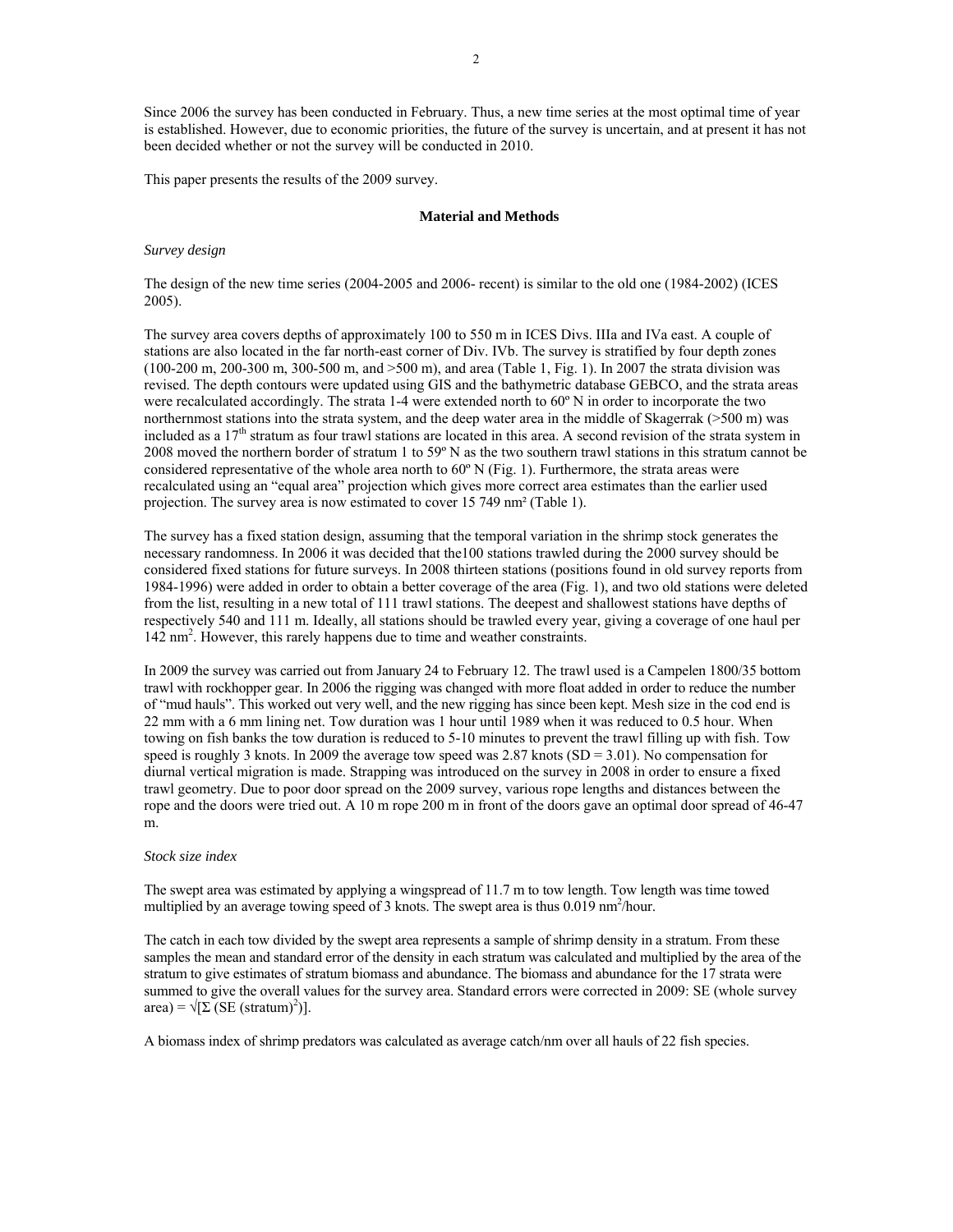# *Biological samples*

Samples of 250-300 shrimps are taken from each trawl haul, sorted by sexual characteristics, and measured to the nearest mm below (carapace length (CL)). Overall length frequency distribution, as well as distributions per area (Skagerrak and the Norwegian Deep), were estimated. The length frequency distributions were partitioned into age groups by modal analysis using the method of Bhattacharya (1967) (software: FISAT).

A recruitment index was estimated as the numbers of 1-year old shrimp from the modal analysis. A SSB-index was estimated as the total numbers of berried females, females with head roe and recently spawned females for the years 2006-2009. Berried females are dominating the catches in January-February.

# *Hydrographical measurements*

In all present and past surveys CTD casts have been made at each station, but previously the data were not analysed. To avoid damages on the equipment, the CTD is not lowered further than 10 m above the bottom.

#### **Results**

#### *Area coverage*

Half a day out of the 20 days of the 2009 survey was reserved for hydrographical investigations. 95 out of the 111 fixed stations were covered (Fig. 2). Out of these four tows were invalid ("mud hauls" or gear didn't work properly), and one tow was run without strapping. These data were not used in the calculations.

### *Temperature and salinity*

The average temperature (10 m above the bottom) in the survey area has lied between 7 and 8 °C the last three years, with slightly higher temperatures in the Norwegian Deep compared with Skagerrak (Table 2, Fig. 3). Average salinity has varied between 34.9 and 35.3 ‰ in the same time period.

## *Strapping*

Strapping has caused the average door spread to decrease from 52.9 m (SD: 4.4) and 51.6 m (SD: 1.8) in 2006 and 2007 to 47.0 m (SD: 1.7) in 2008 and 45.3 m (SD: 3.2) in 2009. The former relationship of increased door spread with increased depth was not seen in the 2008 tows (Fig. 4). In 2009 there was a slight decrease in door spread with depth (Fig. 4). The difference in door spread between the different years is not corrected for.

## *Biomass indices*

The biomass index increased from the late 1980s to the early 1990s, remained at a stable level until the mid 1990s where after it started fluctuating at a slightly higher level (Table 3, Fig. 5). This series was discontinued in 2002. The very low 2003 biomass index could have resulted from the use of the Shrimp trawl 1420, which has mesh size in the cod end of 36 mm, and no lining. However, the trawl opening is taller compared with the Campelen trawl. The 2005 mean value is lower than that of 2004, but not statistically different. The 2007 index was 77% higher than the 2006 value, but was heavily influenced by the very high mean biomass in stratum 16 (Table 3), which was due to the high biomass on one particular trawl station. In 2008 the biomass index declined to the 2006 level, and in 2009 the index has declined even further.

In 2009, as in the three previous years, mean shrimp catches per nm were higher in Skagerrak (Div. IIIa) compared with the Norwegian Deep (Div. IVa east) (Fig. 6, Søvik and Thangstad 2008). This is also shown by a higher biomass index in Skagerrak (7 770 t) than in the Norwegian Deep (6 730 t).

# *Size, age and sex distribution*

In Skagerrak, the size distribution of the 2006 survey showed a large mode of 1-year old shrimp (Fig. 7b), which appeared as a very large mode of 2-year old shrimp dominating the catches in the 2007 survey. The 1-group in 2007 was of equal size as the 1-group in 2006, however, the 2-group in 2008 was much smaller than in 2007. The 1-group (recruitment) in 2008 was much lower than in the two previous years (Figs. 7b, 8), and appeared as a comparatively small 2-group in 2009. The 1-group (recruitment) in 2009 was of the same size order as recruitment in 2008. The small 1- and 2-groups in 2009 imply low catches also in 2010.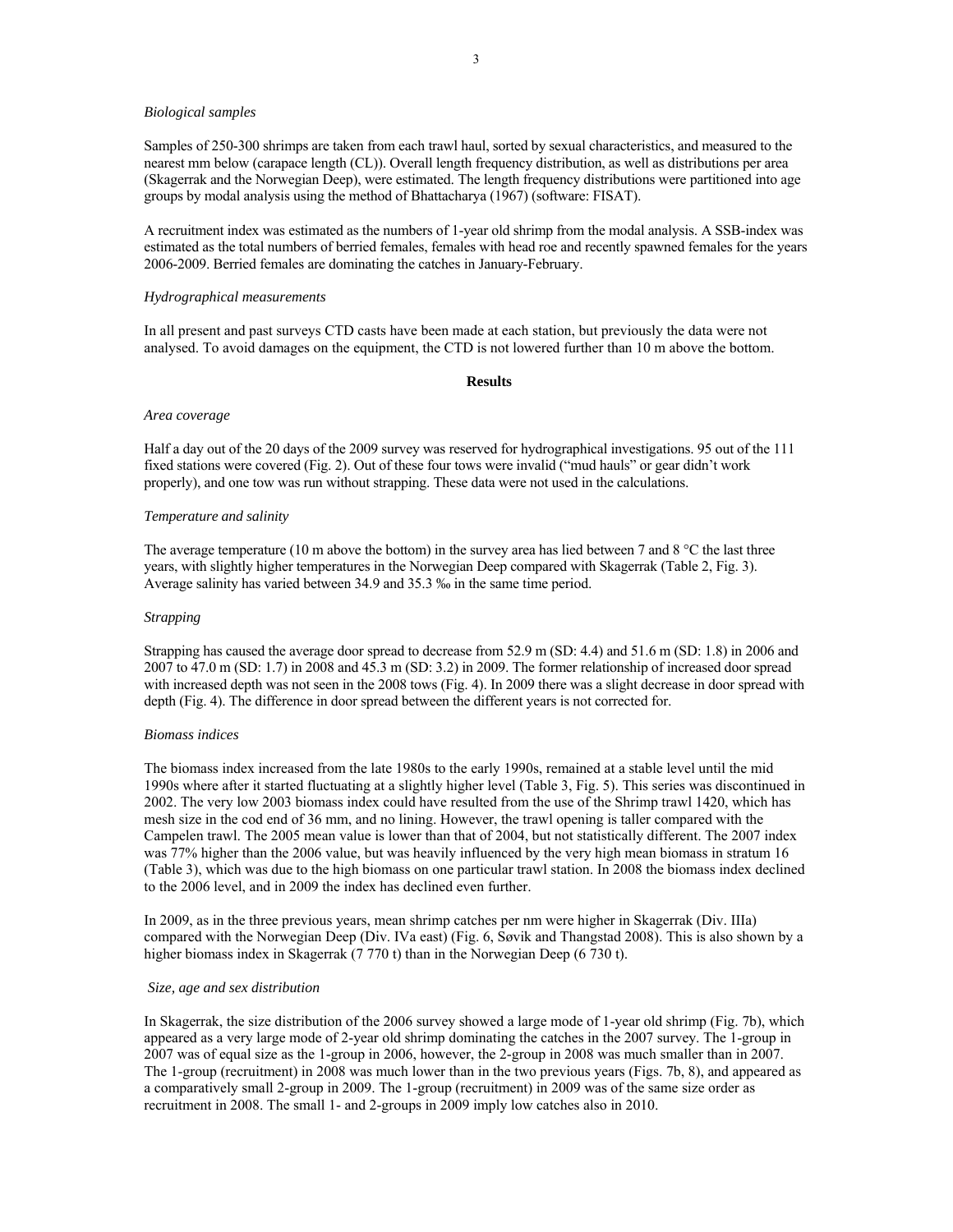For the last four years recruitment has been much lower in the Norwegian Deep compared with Skagerrak (Fig. 8). The inter-area difference is, however, less pronounced in 2008-2009 compared with 2006-2007, due to a sharp decline in recruitment in Skagerrak during the last two years.

The total length distribution very much resembles the distribution in Skagerrak due to the much larger catches in this area (Fig. 7).

SSB had decreased since 2007 (Fig 9a). So far no relationship is found between SSB and recruitment (1-year old shrimp), but this can also be explained by few data points (Fig. 9b).

# *Predator abundance*

Catch per trawl haul (kg/nm) in 2009 are given for various shrimp predators (Table. 5). Saithe is the most numerous species, with an average catch of 53.89 kg/nm. The total index of shrimp predator biomass was estimated to 94.11 kg/nm in 2009, compared with 244.76, 63.14, and only 18.99 kg/nm in respectively 2008, 2007, and 2006 (Table 5). The decrease from last year is mainly due to a decrease in the saithe index. Results from the first survey series (1984-2002) range from 28.6 to 63.1kg/nm (ICES 2004), while in 2004-2005 the indices were respectively 58.1 and 115.4 kg/nm (ICES 2006).

### **References**

- Bhattacharya, C. G. 1967. A simple method of resolution of a distribution into Gaussian components. Biometrics 23: 115-135.
- ICES 2004. Report of the *Pandalus* assessment working group, 26 29 August 2003. ICES CM 2004/ACFM: 05. 42 pp.
- ICES 2005. Report of the *Pandalus* assessment working group, 27 October 5 November 2004. ICES C.M. 2005/ACFM:05, 74 p.
- ICES 2006. *Pandalus* assessment working group report (WGPAND), 26 October 3 November 2005. ICES CM 2006/ACFM:10. 60 pp.
- Søvik and Thangstad 2008. Results of the Norwegian Bottom Trawl Survey for Northern Shrimp (*Pandalus borealis*) in Skagerrak and the Norwegian Deep (ICES Divisions IIIa and IVa east) in 2008. – NAFO SCR Doc. 08/74, 16 pp.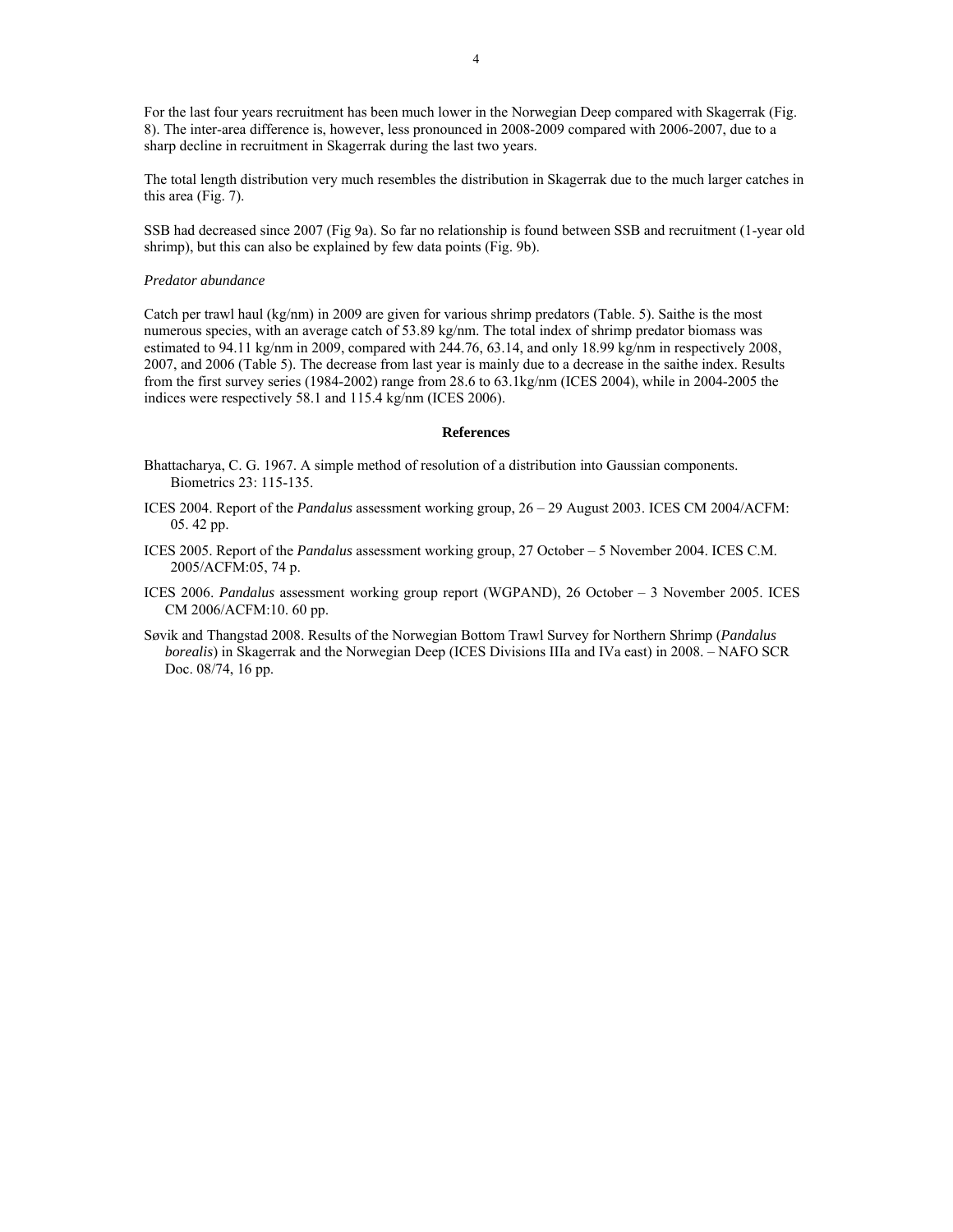Table 1. The estimated biomass available to the trawl (Ktons) and abundance (millions) from the Norwegian shrimp survey in Skagerrak and the Norwegian Deep (ICES Divs. IIIa and IVa east) in 2009. Depth intervals are given in meter, and stratum area in nm<sup>2</sup>. SE is the standard error.

| Stratum          | Depth (m) | Area (nm^2) | Hauls                    | <b>Biomass</b> | SE   | Abund.   | SE  |
|------------------|-----------|-------------|--------------------------|----------------|------|----------|-----|
|                  | 100-200   | 1 2 4 5     | 2                        | 0.00           | 0.00 | $\Omega$ | 0   |
| 2                | 200-300   | 2 500       | 8                        | 1.84           | 0.98 | 236      | 129 |
| 3                | 100-200   | 277         | $\overline{\phantom{0}}$ |                |      |          |     |
| 4                | 200-300   | 1560        | 5                        | 0.68           | 0.29 | 79       | 47  |
| 5                | 100-200   | 1 4 0 1     | 5                        | 0.19           | 0.12 | 30       | 21  |
| 6                | 200-300   | 1 1 5 9     | 7                        | 3.40           | 1.05 | 533      | 147 |
|                  | 300-500   | 555         | 4                        | 0.14           | 0.05 | 23       | 8   |
| 8                | 100-200   | 136         |                          |                |      |          |     |
| $\boldsymbol{9}$ | 200-300   | 590         | 5                        | 0.41           | 0.12 | 57       | 16  |
| 10               | 300-500   | 541         | 4                        | 0.08           | 0.04 | 19       | 9   |
| 11               | 100-200   | 367         | 4                        | 0.58           | 0.13 | 133      | 27  |
| 12               | 200-300   | 254         | 7                        | 1.27           | 0.77 | 219      | 103 |
| 13               | 300-500   | 739         | 6                        | 1.27           | 0.62 | 300      | 153 |
| 14               | 100-200   | 1411        | 12                       | 1.01           | 0.38 | 204      | 74  |
| 15               | 200-300   | 739         | $12 \overline{ }$        | 1.99           | 0.69 | 439      | 146 |
| 16               | 300-500   | 1 1 3 8     | 7                        | 1.60           | 0.95 | 574      | 374 |
| 17               | > 500     | 1 1 3 7     | 2                        | 0.07           | 0.07 | 18       | 18  |
| Total            |           | 15749       | 90                       | 14.50          | 2.17 | 2862     | 493 |

Table 2. Average temperature (°C) and salinity (‰) over all trawl hauls from the Norwegian shrimp survey in Skagerrak and the Norwegian Deep (ICES Divs. IIIa and IVa east) in 2007-2009.

| Norwegian Deep |                  |    |      |              |    |      |  |  |  |
|----------------|------------------|----|------|--------------|----|------|--|--|--|
|                | Temperature (°C) |    |      | Salinity (‰) |    |      |  |  |  |
|                | mean             | SD |      | mean         | SD |      |  |  |  |
| 2007           | 7.90             |    | 0.50 | 35.20        |    | 0.07 |  |  |  |
| 2008           | 7.58             |    | 0.35 | 35.18        |    | 0.06 |  |  |  |
| 2009           | 7.43             |    | 0.32 | 35.26        |    | 0.04 |  |  |  |

| Skagerrak |                  |    |              |       |    |      |  |  |
|-----------|------------------|----|--------------|-------|----|------|--|--|
|           | Temperature (°C) |    | Salinity (‰) |       |    |      |  |  |
|           | mean             | SD |              | mean  | SD |      |  |  |
| 2007      | 7.30             |    | 0.80         | 35.17 |    | 0.07 |  |  |
| 2008      | 7.03             |    | 0.36         | 34.88 |    | 0.31 |  |  |
| 2009      | 7.13             |    | 0.57         | 35.11 |    | በ 22 |  |  |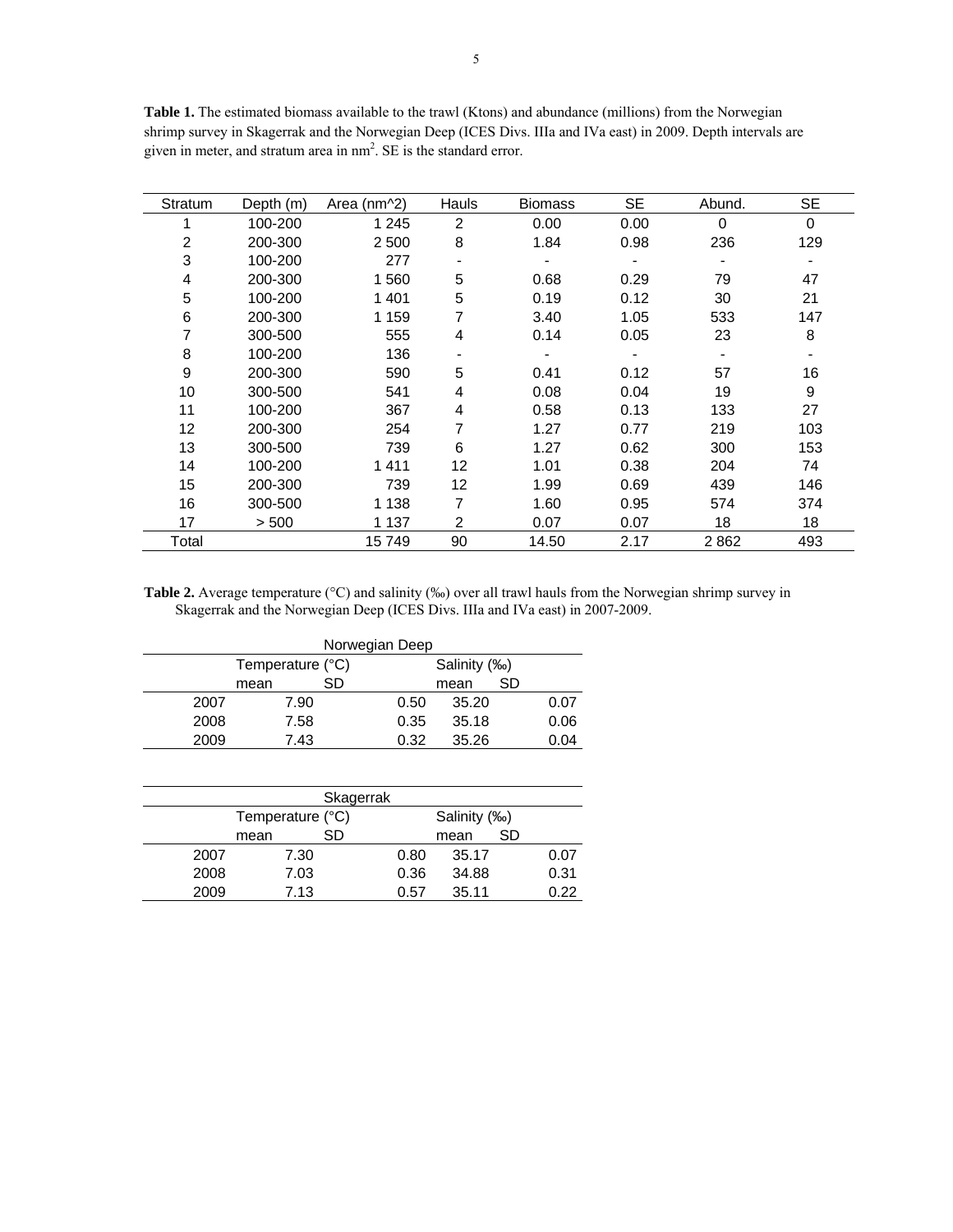| Survey |                |                          |                |                          |              |                   |                  |             | Stratum                  |              |         |              |             |           |           |           |       |      | Total area    |             |
|--------|----------------|--------------------------|----------------|--------------------------|--------------|-------------------|------------------|-------------|--------------------------|--------------|---------|--------------|-------------|-----------|-----------|-----------|-------|------|---------------|-------------|
| Year   | Series         |                          | $\overline{2}$ | 3                        | 4            | 5                 | 6                | 7           | 8                        | 9            | 10      | 11           | 12          | 13        | 14        | 15        | 16    | 17   | Index SE      |             |
| 1984   | $\overline{1}$ | $\overline{0}$           | 2441           | $\blacksquare$           | 2144         | 4048 3093         |                  | 1313        | $\blacksquare$           | 336          | 346     | 316          | $^{1)}$ 556 | 605       | 1253      | 1305      | 1535  |      | 19291         |             |
| 1985   | 1              | $\mathbf{0}$             | 4768           | $\blacksquare$           | 1162         | 3288 2607         |                  | 2016        | $\overline{0}$           |              | 815 475 | $^{1)}$ 1900 | 794         | 840       | 4921      | 2664      | 4066  |      | 30316         |             |
| 1986   | 1              | $\Omega$                 | 2183           |                          | 920          | $^{1)933}$ 1940   |                  | 663         |                          | 389          | 177     | $^{1)}857$   | 540         | 618       | 1521      | 2073      | 733   |      | 13547         |             |
| 1987   | -1             | 88                       | 3765           | $\sim$                   | 2482         | 4103 3294         |                  | 1237        | $\Omega$                 | 1370         | 254     | $^{1)}$ 1470 | 584         | 419       | 2168      | 1350      | 964   |      | 23548         |             |
| 1988   | 1              | $\mathbf{0}$             | 1126           | $\blacksquare$           | 720          |                   | 373 1079         | 682         | $\overline{0}$           | 294          | 96      | 472          | 391         | 282       | 814       | 777       | 343   |      | 7449          |             |
| 1989   | $\mathbf{1}$   |                          | 932            | $\overline{\phantom{a}}$ | 2347         | $^{19}898$        | 1722             | 1159        | $\overline{0}$           | 560          | 263     | 579          | 556         | 498       | 1375      | 1443      | 918   |      | 13248         |             |
| 1990   | $\mathbf{1}$   | $\theta$                 | 705            | 187                      | 3245         | $^{1}$ 1067 2373  |                  | 471         | $\overline{0}$           | 647          | 171     | 1044         | 559         | 564       | 2088      | 1895      | 907   |      | 15920         |             |
| 1991   | 1              | $\mathbf{0}$             | 1903           | 1008                     | 2612         |                   | 189 2851         | 1053        | 152                      | 725          | 189     | 740          | 526         | 716       | 2163 2683 |           | 1312  |      | 18821         |             |
| 1992   |                | $\mathbf{0}$             | 615            | 717                      | 585          |                   | 136 5743         | 2299        | $\overline{0}$           |              | 568 527 | 2091         | 951         | 669       |           | 3567 2550 | 1211  |      | 22229         |             |
| 1993   | 1              | $\mathbf{0}$             | 1481           | 401                      | 4063         | $^{1)}$ 1487 1437 |                  | 688         | $\blacksquare$           | 621          | 281     | 2596         | 758         | 728       | 2735 3823 |           | 1237  |      | 22336         |             |
| 1994   | 1              | $\mathbf{0}$             | 1391           | 626                      | 2321         |                   | 345 2439         | 1992        | $\overline{\phantom{a}}$ | 461          | 255     | 1627         | 468         | 844       | 3004      | 2284      | 1320  |      | 19377         |             |
| 1995   | 1              | $\Omega$                 | 2794           | $\blacksquare$           | 1420         |                   | 202 4042         | 953         | $\overline{\phantom{a}}$ |              | 818 236 | 1836         | 513         | 665       |           | 2950 2076 | 1714  |      | 20220         |             |
| 1996   | 1              | $\Omega$                 | 4901           | $\blacksquare$           | 1367         |                   | 133 3576         | 1108        | $\blacksquare$           | 533          | 441     | 3590         | 616         | 921       | 4277      | 2456      | 1286  |      | 25205         |             |
| 1997   | $\mathbf{1}$   | $\Omega$                 | 7882           | $\sim$                   | 1995         |                   | 416 3393         | 2406        | $\blacksquare$           | 764          | 349     | 1969         | 1530        | 1487      |           | 3199 3584 | 3169  |      | 32143         |             |
| 1998   | $\mathbf{1}$   |                          | 5069           | $\sim$                   | 3357         |                   | 586 2223         | 1049        | $\blacksquare$           | 682          | 401     | 1105         | 451         | 529       |           | 3186 2439 | 1378  |      | 22455         |             |
| 1999   | $\mathbf{1}$   | $\theta$                 | 5180           | $\sim$                   | 5360         |                   | 3158 3254        | 1051        | $\sim$                   | 235          | 243     | 475          | 266         | 311       |           | 4560 2228 | 1596  |      | 27917         |             |
| 2000   | 1              | $\overline{\phantom{a}}$ | 3436           | $\blacksquare$           | 2664         | 1121 2181         |                  | 695         | $\blacksquare$           | 343          | 158     | 939          | 380         | 286       |           | 4159 2495 | 1497  |      | 20354         |             |
| 2001   | 1              | $\overline{\phantom{a}}$ | 5180           | $\mathbf{0}$             | 5360         | 3158 3254         |                  | 1051        |                          | 307          | 245     | 512          | 266         | 311       | 4560      | 2228      | 1596  |      | 28028         |             |
| 2002   | 1              | $\blacksquare$           | $^{1)}3922$    | $\blacksquare$           | $^{1)}$ 3104 |                   | 459 3749         | 1847        |                          | $-1153$ 364  |         | 1403         | 496         | 411       |           | 5425 4470 | 3329  |      | 30133         |             |
| 2003   | $\overline{2}$ |                          |                |                          | 1410         |                   | 750 2770         | 840         |                          | 300 1240 430 |         | 480          | 770         | 960       |           | 2210 1950 | 850   |      | 14960         |             |
| 2004   | 3              | $\overline{\phantom{a}}$ | 3590           | $\sim$                   | 2830         |                   | $-3540$          | 1530        | $\blacksquare$           | 690          | 400     | 120          | 1390        | 1230      | 11060     | 4650      | 2890  |      | 33920         | 11600       |
| 2005   | 3              | $\theta$                 | 3790           | $\blacksquare$           | 5460         |                   | 0 3160           | 1900        |                          | $-1130580$   |         | 1580         | 570         | 910       |           | 3370 3150 | 4500  |      |               | 30100 11100 |
| 2006   | 4              | $\overline{\phantom{a}}$ | 2920           | $\blacksquare$           | 2010         |                   | $^{2)}$ 180 2110 | $^{2)}1049$ | $\blacksquare$           | 380          | 130     | 870          | 900         | 1910      | 3340      | 1600      | 2490  | $-1$ | 19889         | 2282        |
| 2007   | 4              |                          | 3500           | $\blacksquare$           | 910          | 120               | 2980             | 950         |                          | $-1250$      | 980     | 2130         | 1250        | 6860      | 1480      | 2230      | 12470 |      | 0 37120       | 8021        |
| 2008   | 4              | 20                       | 2910           |                          | 1210         |                   | 290 2550         | 1230        | $\blacksquare$           | 650          | 160     | 780          | 1100        | 5270      | 1140      | 600       |       |      | 2420 40 20360 | 2758        |
| 2009   | 4              | $\Omega$                 | 1840           |                          | 680          |                   | 190 3400         | 140         |                          | 410          | -80     | 580          |             | 1270 1270 | 1010      | 1990      |       |      | 1600 70 14500 | 2168        |

**Table 3.** Estimated biomass indices (t) from the Norwegian shrimp survey in Skagerrak and the Norwegian Deep (ICES Divs. IIIa and IVa east) by survey and stratum 1984- 2009. Indices from the different surveys series are not comparable (see text). SE is the standard error.

1) Estimated as an average of the stratum estimates scaled by overall biomass of the year.

2) Estimated as an average of the stratum estimates in 2007-2009, scaled by yearly overall biomass.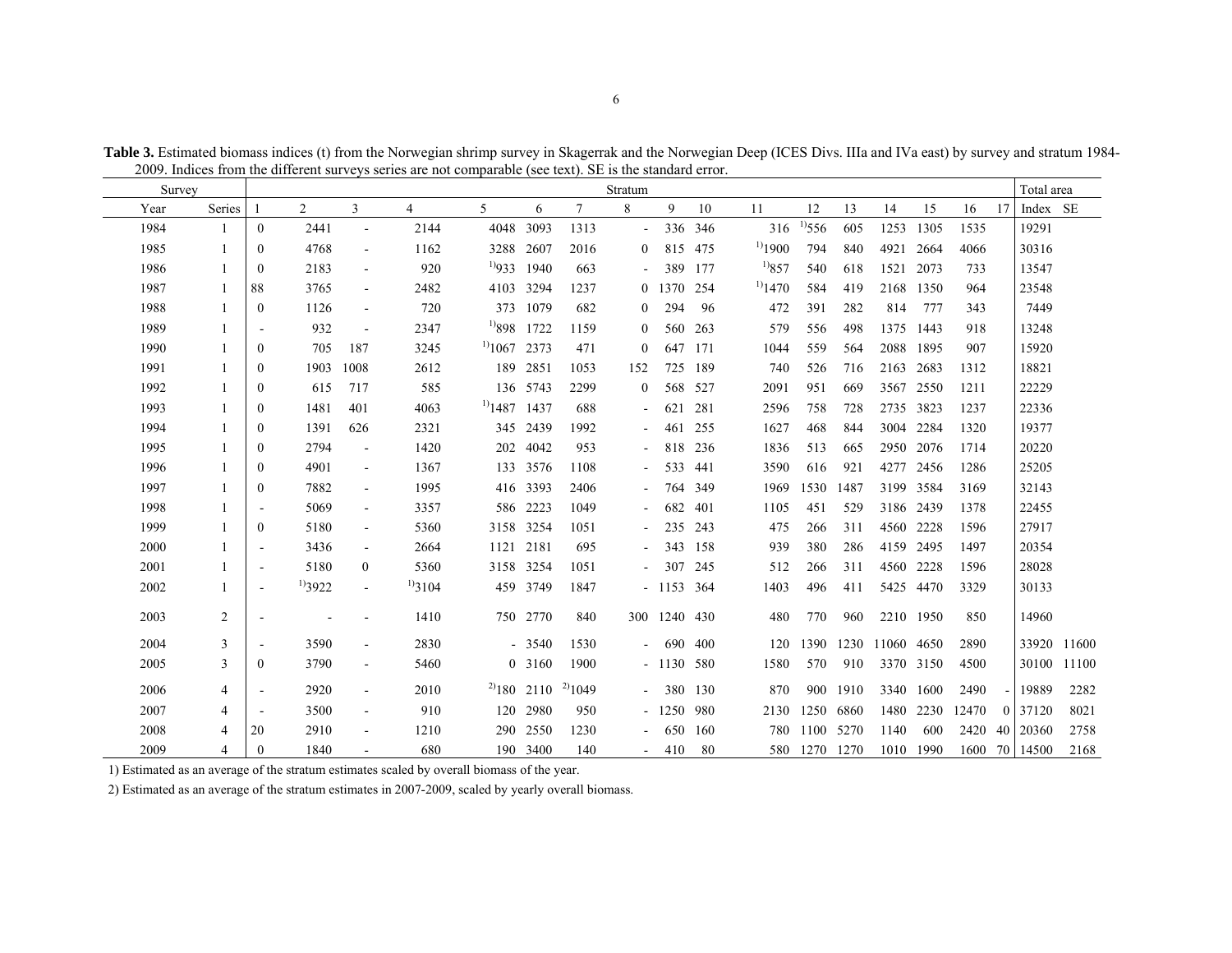**Table 4.** Mean carapace length (CL) with standard deviation (SD), abundance (millions) and proportions of age groups from the 2009 survey estimate of stock length frequency distribution in Skagerrak and the Norwegian Deep (ICES Divs. IIIa and IVa east).

| Skagerrak |           |           |           |            |  |  |  |  |  |
|-----------|-----------|-----------|-----------|------------|--|--|--|--|--|
| age       | $CL$ (mm) | <b>SD</b> | abundance | proportion |  |  |  |  |  |
|           | 11.34     | 1.13      | 408       | 0.37       |  |  |  |  |  |
| 2         | 16.49     | 1.54      | 570       | 0.51       |  |  |  |  |  |
| 3+        | 22.04     | 1 1 8     | 138       | 0.12       |  |  |  |  |  |

| Norwegian Deep |           |      |           |            |  |  |  |  |
|----------------|-----------|------|-----------|------------|--|--|--|--|
| age            | $CL$ (mm) | SD.  | abundance | proportion |  |  |  |  |
|                | 9.92      | 1.35 | 8         | 0.01       |  |  |  |  |
| 2              | 16.61     | 1.82 | 288       | 0.44       |  |  |  |  |
| 3+             | 23.68     | 1.82 | 358       | 0.55       |  |  |  |  |

|     |            | Total |           |            |
|-----|------------|-------|-----------|------------|
| age | $CL$ (mm)  | SD.   | abundance | proportion |
|     | 11.37 1.20 |       | 427       | 0.22       |
| 2   | 16.99 1.73 |       | 971       | 0.49       |
| 3+  | 23.21      | 1.90  | 579       | 0.29       |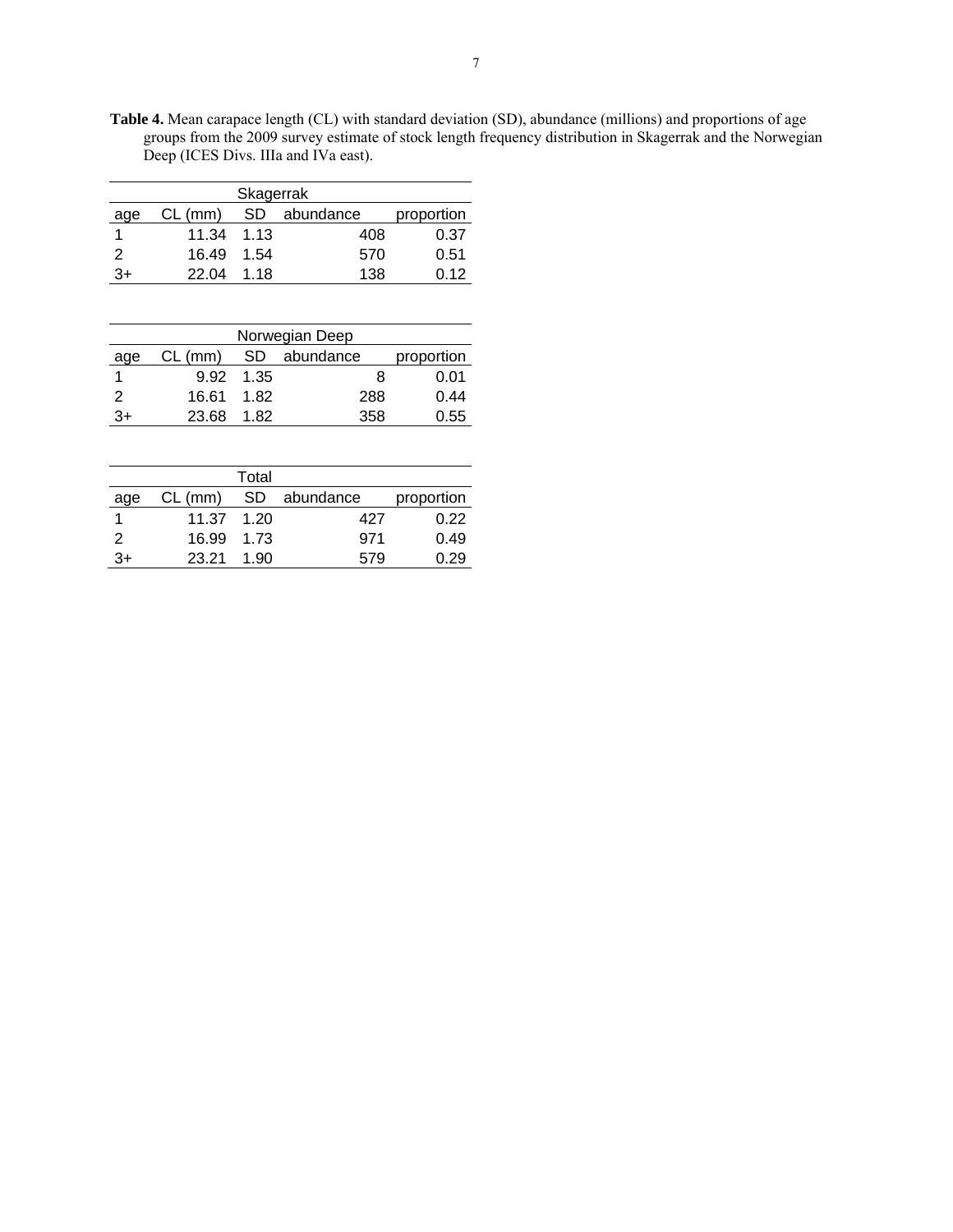|                             | biomass index |       |        |       |
|-----------------------------|---------------|-------|--------|-------|
| Species                     | 2006          | 2007  | 2008   | 2009  |
| Blue whiting                | 0.13          | 0.13  | 0.12   | 1.21  |
| Saithe                      | 7.33          | 39.75 | 208.32 | 53.89 |
| Cod                         | 0.51          | 1.28  | 0.78   | 2.01  |
| Roundnosed                  |               |       |        |       |
| Grenadier                   | 3.22          | 6.85  | 19.02  | 19.03 |
| Rabbit fish                 | 2.24          | 2.15  | 3.41   | 3.26  |
| Haddock                     | 0.97          | 4.21  | 1.85   | 3.18  |
| <b>Redfishes</b>            | 0.18          | 0.40  | 0.26   | 0.43  |
| <b>Velvet Belly</b>         | 1.31          | 2.58  | 1.95   | 2.42  |
| Skates, Rays                | 0.41          | 0.95  | 0.64   | 0.17  |
| Long Rough Dab              | 0.22          | 0.64  | 0.42   | 0.28  |
| Hake                        | 0.98          | 0.78  | 0.64   | 2.56  |
| Angler                      | 0.15          | 0.91  | 0.87   | 1.25  |
| Witch                       | 0.24          | 0.74  | 0.54   | 0.16  |
| Dogfish                     | 0.31          | 0.19  | 0.28   | 0.14  |
| Whiting                     | 0.35          | 1.01  | 1.35   | 3.02  |
| <b>Blue Ling</b>            | $\Omega$      | 0     | 0      | 0     |
| Ling                        | 0.04          | 0.11  | 0.34   | 0.79  |
| <b>Fourbearded Rockling</b> | 0.06          | 0.14  | 0.04   | 0.03  |
| Cusk                        | 0.20          | 0     | 0.02   | 0.05  |
| Halibut                     | 0.08          | 0.07  | 3.88   | 0.09  |
| Pollack                     | 0.06          | 0.25  | 0.03   | 0.13  |
| <b>Greater Fork-beard</b>   | 0             | 0     | 0      | 0.01  |
| Total                       | 18.99         | 63.14 | 244.76 | 94.11 |

**Table 5.** Estimated indices of predator biomass (catch in kg per towed nm) recorded from the Norwegian shrimp survey in Skagerrak and the Norwegian Deep (ICES Divs. IIIa and IVa east) in 2006-2009.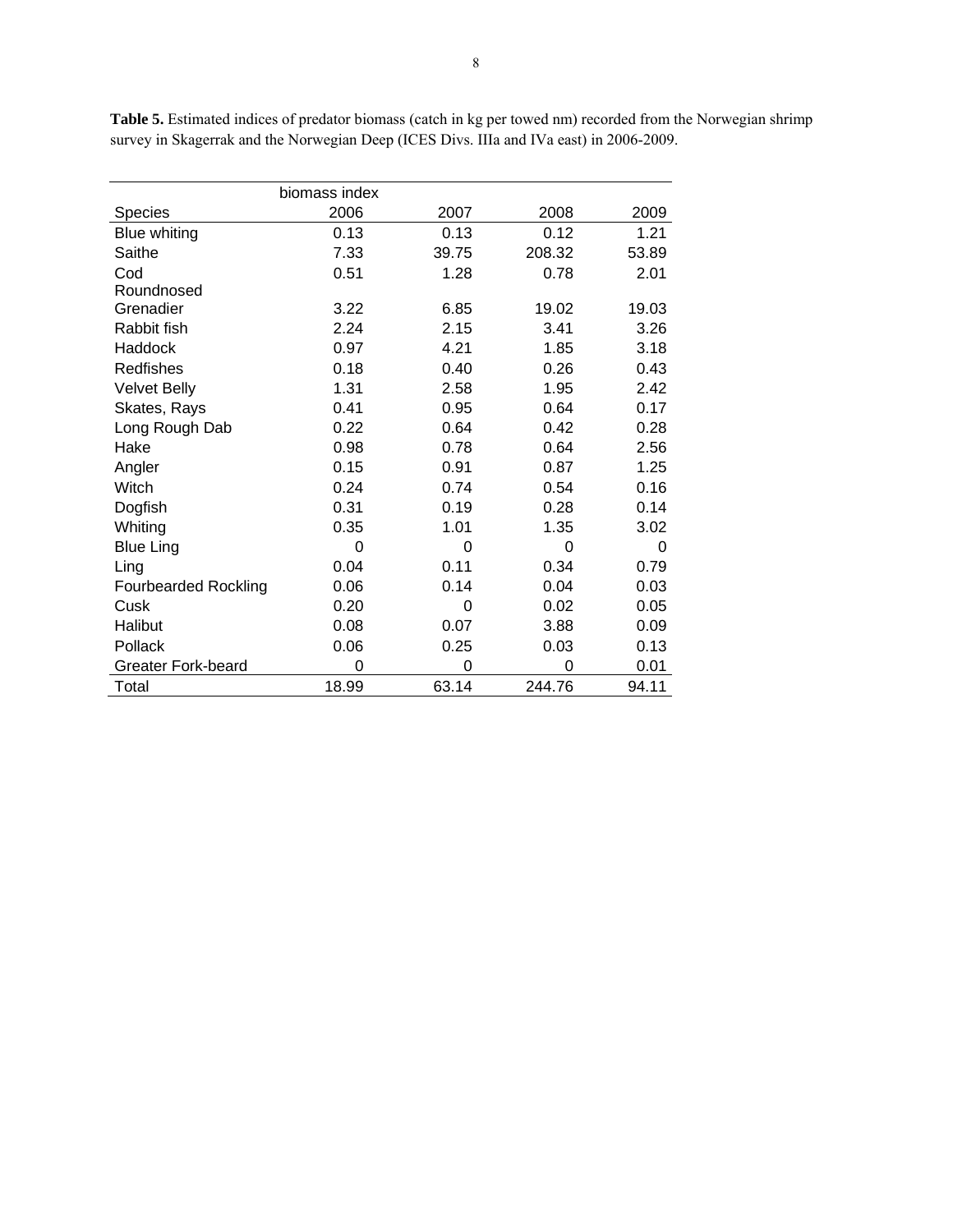

**Fig. 1.** Norwegian shrimp survey in Skagerrak and the Norwegian Deep (ICES Divs. IIIa and IVa east): the revised strata system (introduced in 2007 and adjusted in 2008) with the 111 fixed trawl stations. Trawl stations marked in red were introduced in 2008 (see text). Strata areas are given in Table 1.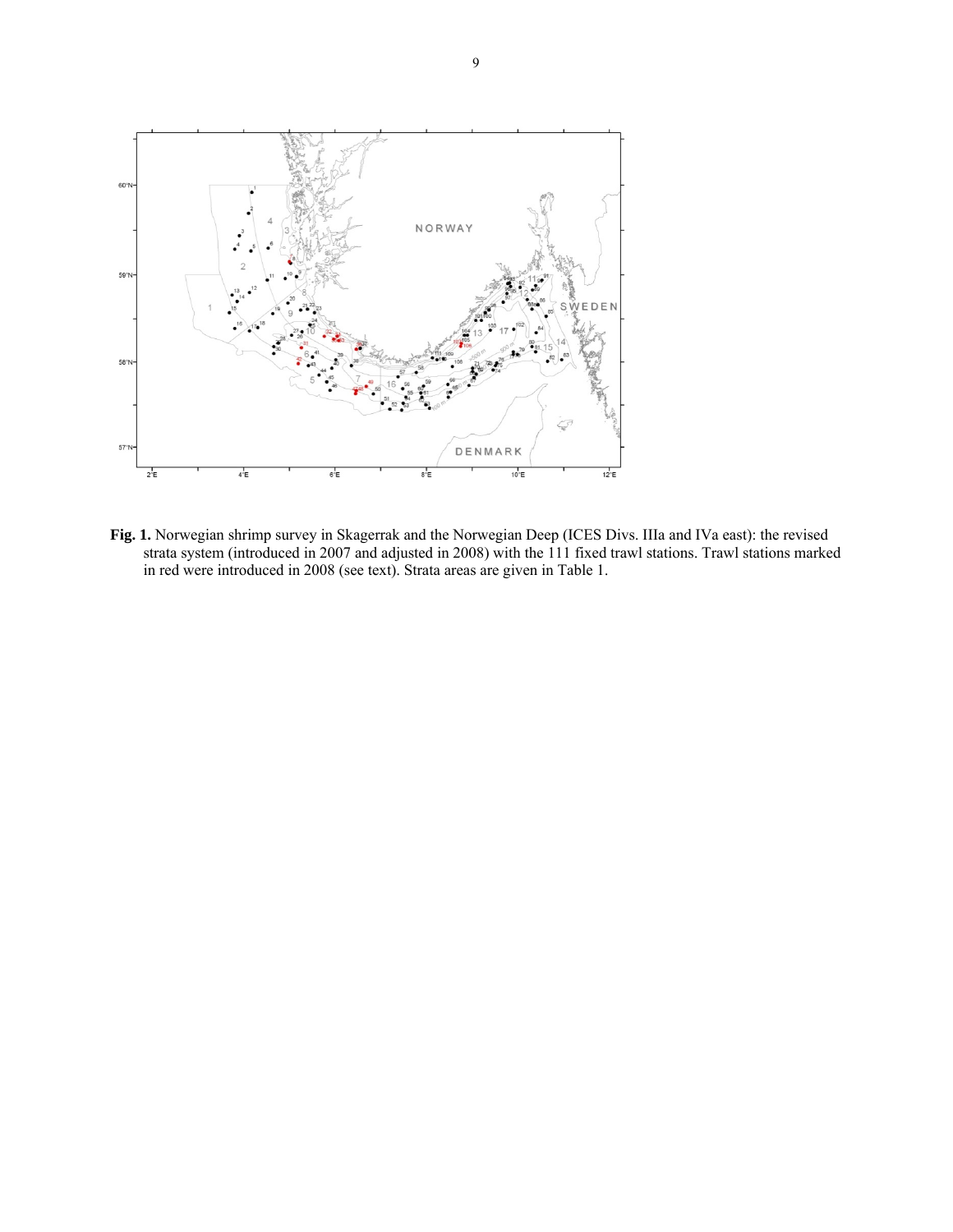

**Fig. 2.** The Norwegian shrimp survey in Skagerrak and the Norwegian Deep (ICES Divs. IIIa and IVa east) in January and February 2009 with R/V *Håkon Mosby*: sailing route and trawled stations.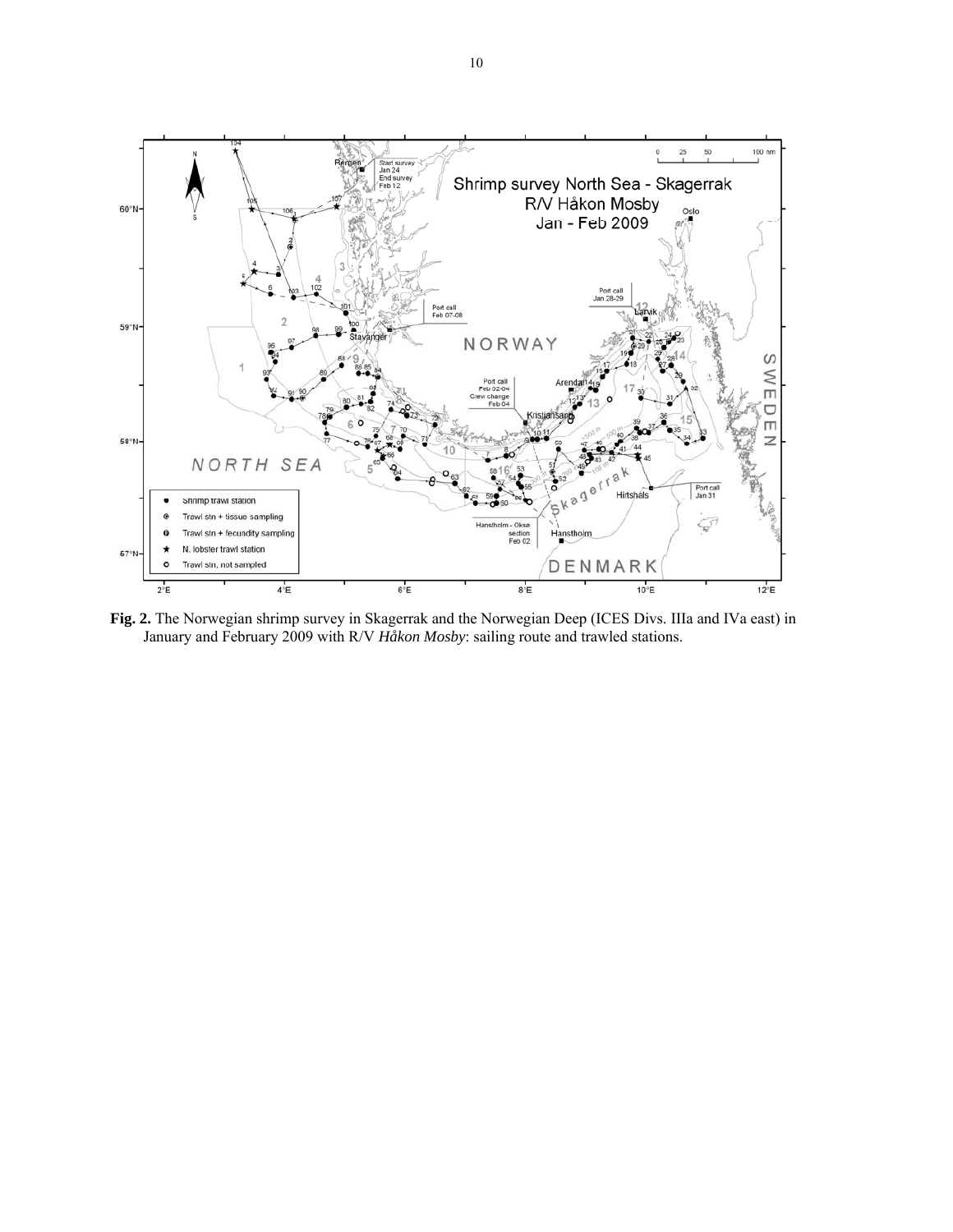

**Fig. 3.** Temperatures (ºC) measured with CTD on trawl stations during the 2008 and 2009 shrimp surveys in Skagerrak and the Norwegian Deep (ICES Divs. IIIa and IVa east).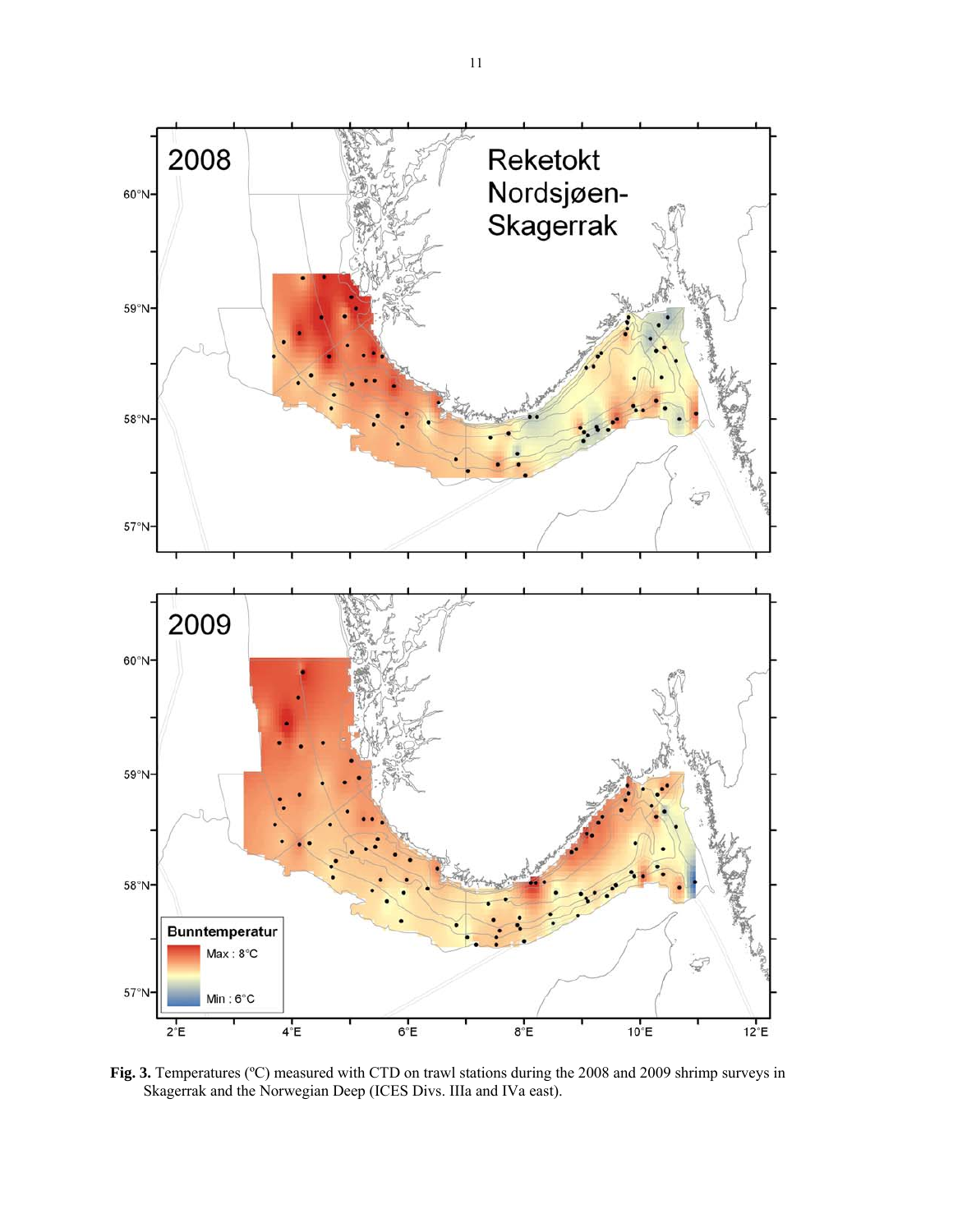

**Fig. 4.** Door spread vs. depth on the shrimp survey in Skagerrak and the Norwegian Deep (ICES Divs. IIIa and IVa east) in 2006-2009. Strapping was used in 2008 and 2009, but not in 2006 and 2007.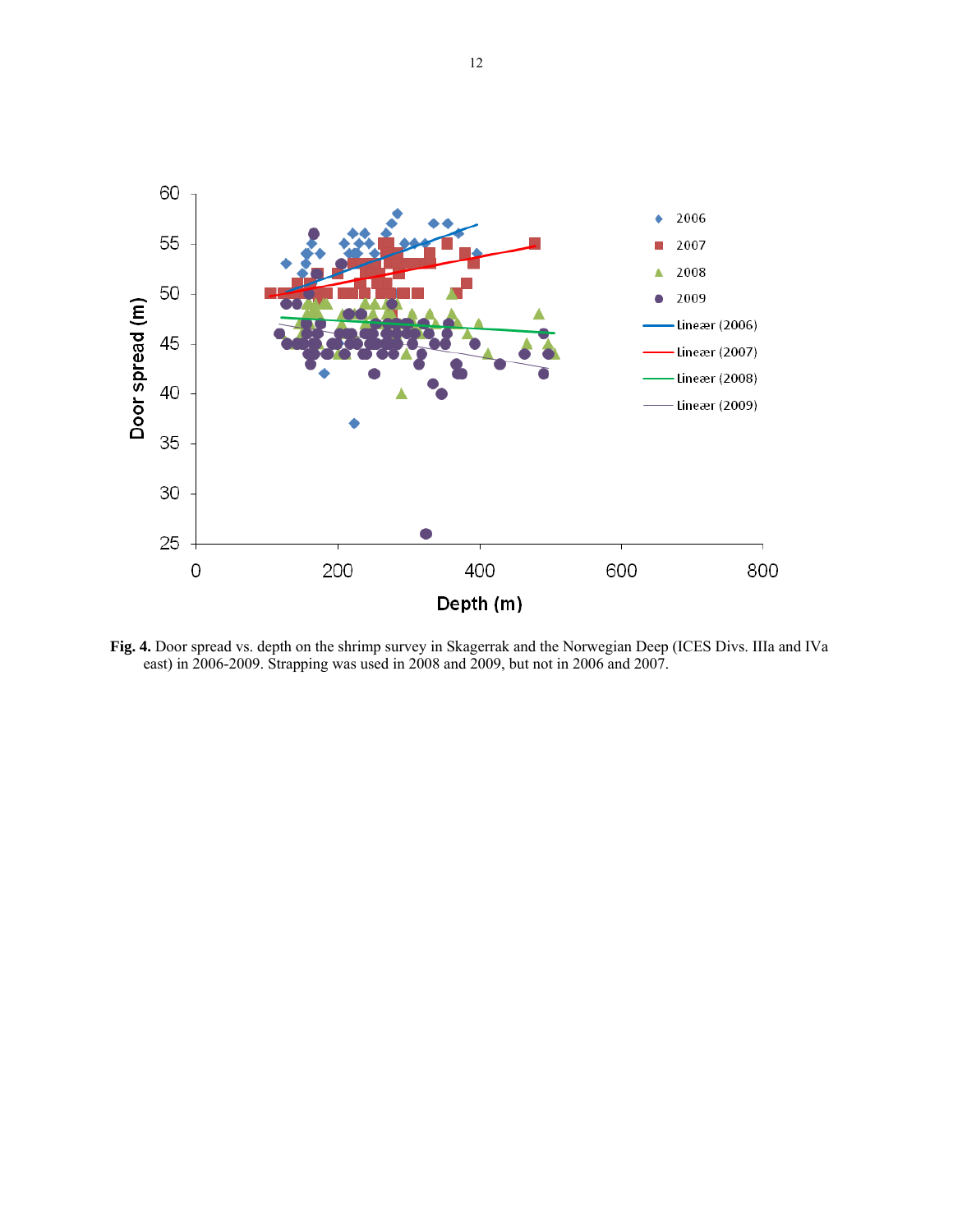

**Fig. 5.** Estimated survey biomass indices of shrimp (*Pandalus borealis*) in Skagerrak and the Norwegian Deep (ICES Divs. IIIa and IVa east), 1984-2009 (see Table 2). The 2003-estimate is not shown. Standard errors have been calculated for the 2004-2009 surveys.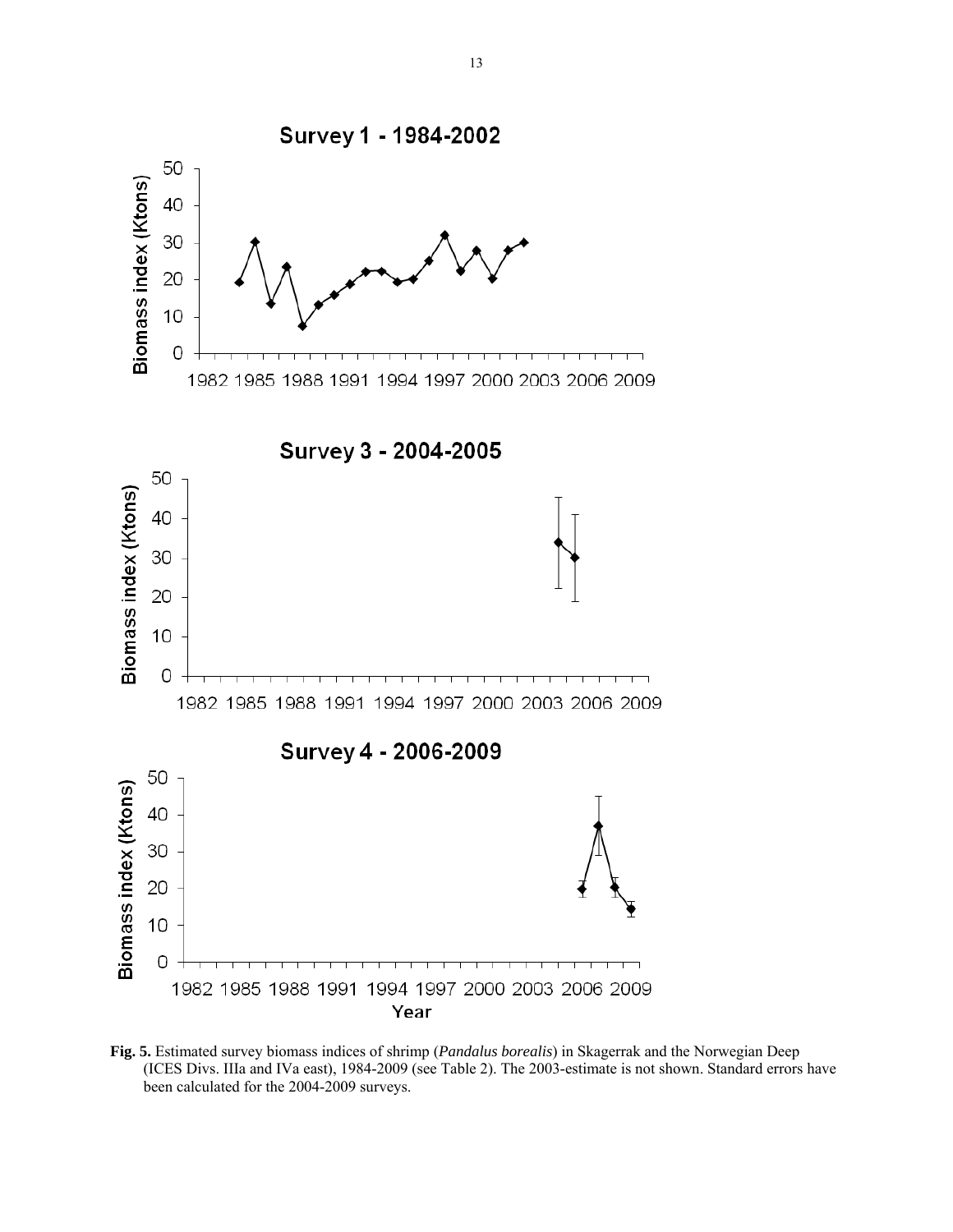

**Fig. 6.** Shrimp catches per trawl station (kg/3 nm) from the Norwegian shrimp survey in Skagerrak and the Norwegian Deep (ICES Divs. IIIa and IVa east) in January and February 2009.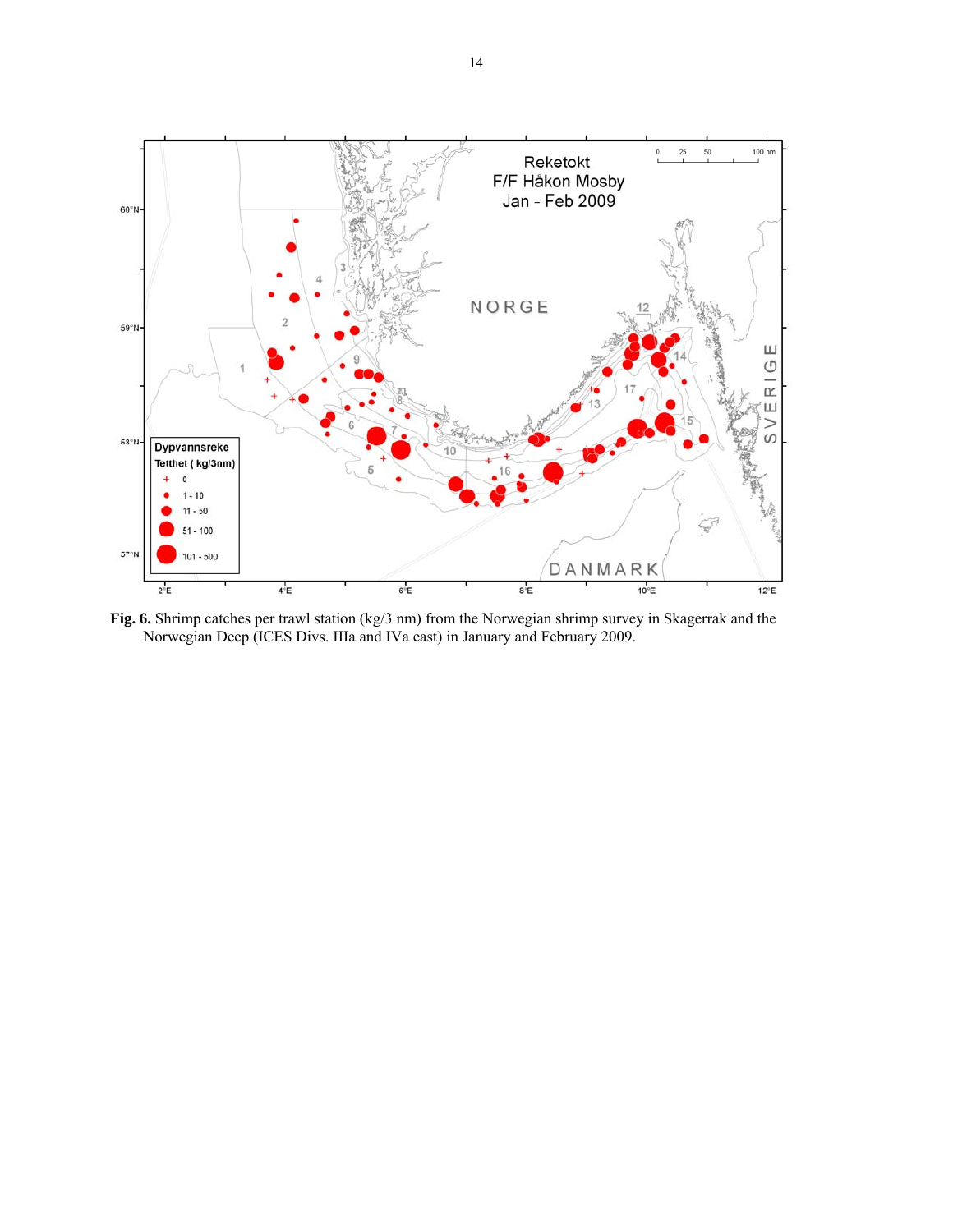

**Fig. 7.** Length frequency distributions for a) the overall area, b) Skagerrak (ICES Div. IIIa), and c) the Norwegian Deep (ICES Div. IVa east). Data from the Norwegian shrimp survey 2006- 2009. Note different scales on yaxes.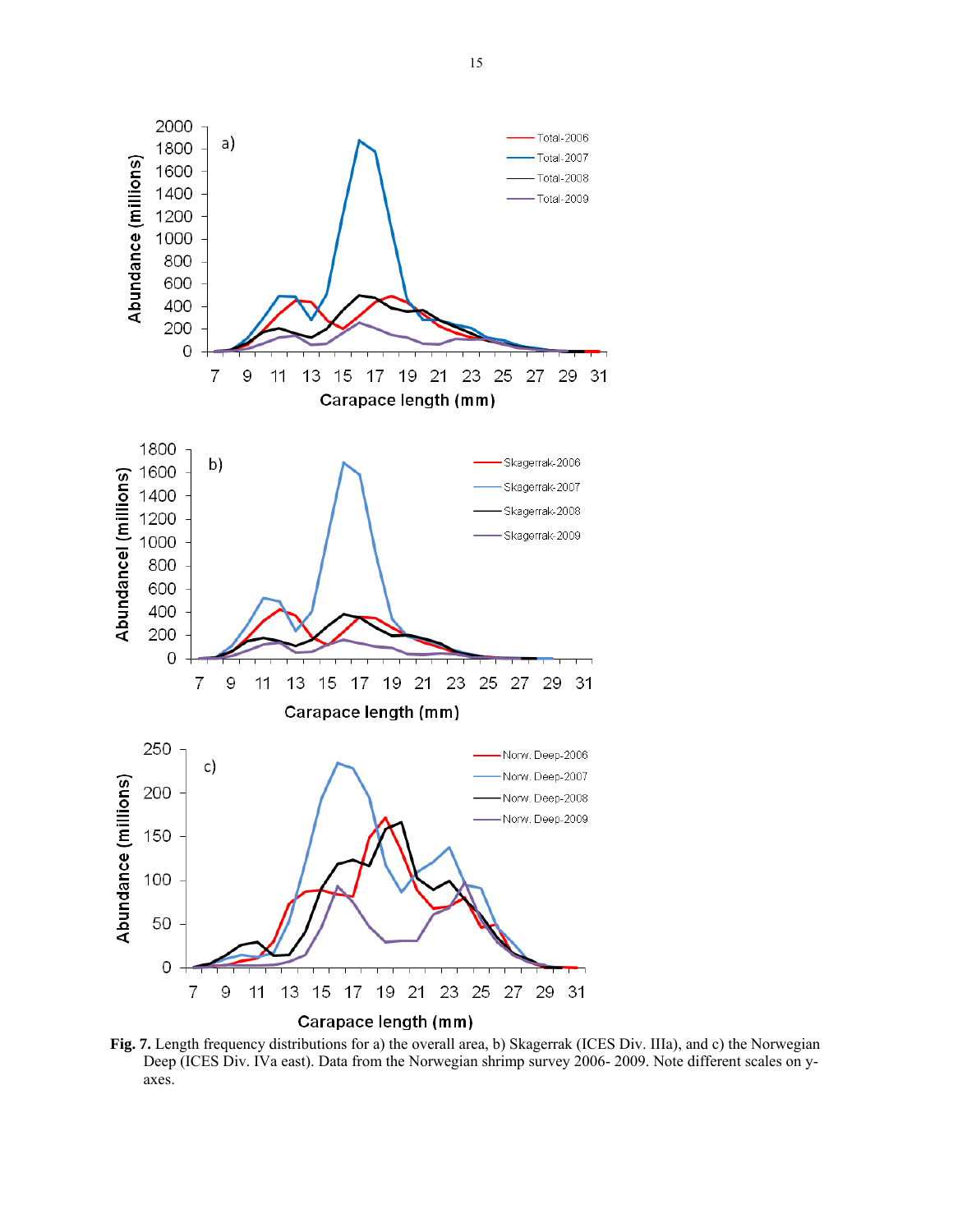

**Fig. 8.** Recruitment index (abundance in millions) of 1-year old shrimp in Skagerrak (ICES Div. IIIa), the Norwegian Deep (ICES Div. IVa east), and in the overall area for 2006-2009.